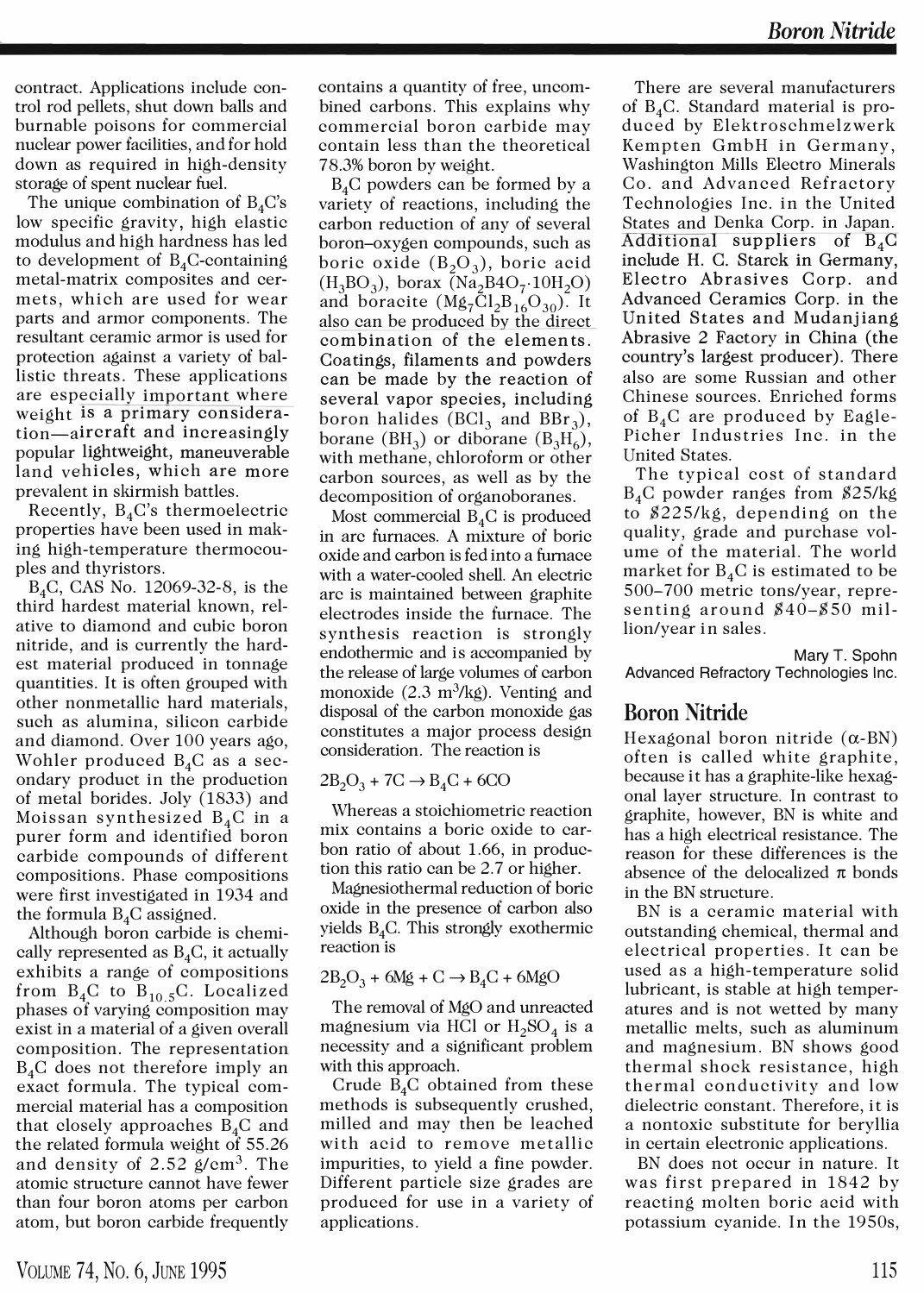## Minerals Review

commercial production was initiated by Union Carbide and Carborundum Co. Three general reactions are used for the synthesis of  $\alpha$ -BN·

$$
B_2O_3 + 2NH_3 \rightarrow 2BN + 3H_2O
$$
  
(*T* = 900°C)  

$$
B_2O_3 + CO(NH_2)_2 \rightarrow 2BN + CO_2
$$
  
+ 2H<sub>2</sub>O (*T* > 1000°C)  

$$
B_2O_3 + 3CaB_6 + 10N_2 \rightarrow 20BN
$$
  
+ 3CaO (*T* > 1500°C)

These processes yield refractory grades with concentrations of 92%-95% BN and 5%-7%  $B_2O_3$ . The glassy  $B_2O_3$  cannot be converted to  $\bar{B}N$ . The  $B_2O_3$  is removed by evaporation in a second step by reheating the product to temperatures >1500°C. The remaining ceramic-grade product has BN concentrations >98.5%.

BN production figures are not included in statistical reports. Estimates, however, show production of 220-250 metric tons in 1994 for the western world. Companies involved include Advanced Ceramics Corp. and Carborundum Co. in the United States; Boride Ceramics & Composites Ltd. in the United Kingdom; Elektroschmelzwerk Kempten GmbH and H. C. Starck GmbH & Co. KG in Germany; and Denki Kagaku Kogyo, Kawasaki Steel Corp., Shin-Etsu Chemical Co. Ltd. and Showa Denko KK in Japan.

Costs of BN powders are about \$70-\$80/kg for refractory grades and \$100-\$120/kg for ceramic grades, with little or no increase expected for the near future.

## 1994 BN Powder Estimated **Consumption**

| Use                             | Consumption<br>(metric tons)* |
|---------------------------------|-------------------------------|
| TiB <sub>2</sub> /BN composites | 60-70                         |
| Refractory applications         | $20 - 35$                     |
| <b>Break rings</b>              | $20 - 30$                     |
| $\beta$ -BN                     | $15 - 20$                     |
| <b>HIPed shapes</b>             | $15 - 25$                     |
| Paints/coatings/lubricating     |                               |
| agents                          | $35 - 45$                     |
| Electronic applications         | NA                            |

"NA is data not available.



SEM micrograph (secondary-electron image) illustrating the platelike particles of a refractory-grade BN powder and a sphere of molten  $B_2O_3$ (center) that was not converted to BN during synthesis.

High-purity grades can be purchased at \$200-\$400/kg, depending on quality and size of order.

BN powders are used for the production of TiB<sub>2</sub>/BN intermetallic composites used as evaporator boats for vacuum metallization of plastics and glass. Dense shapes, e.g., crucibles and break rings for horizontal continuous steel casting, are made by hot isostatic pressing, using  $B_2O_3$  as a sintering agent.  $\alpha$ -BN also is the starting material for the synthesis of cubic boron nitride  $(\beta$ -BN), a dense, diamond-like modification, with zinc blende structure.  $\beta$ -BN is the second hardest material known.

The extremely good high-temperature lubrication and nonwetting properties of BN are used in coatings

in the production of aluminum and magnesium castings as well as glassforming and superplastic forming of titanium sheets for aerospace and defense applications.

These paints and lubricating coatings are suspensions of BN in a carrier (mainly water for safety and environmental considerations), often blended with binders and rheological additives. Some formulations are available as aerosols. BN coatings are produced by Advanced Ceramic Corp. and ZYP Coatings Inc. in the United States and by Büro für Angewandte Mineralogie and Elektroschmelzwerk Kempten GmbH in Germany.

> Stephan Rudolph Büro für angewandte Mineralogie

|  |  | Commercially Available Ceramic-Grade BN Powders |
|--|--|-------------------------------------------------|
|--|--|-------------------------------------------------|

| Component           | Composition by supplier (%) |           |      |             |
|---------------------|-----------------------------|-----------|------|-------------|
|                     | A*                          | $B^*$     |      |             |
| Boron               | 42.2                        | $43 - 44$ | 43   | 42.5        |
| Nitrogen            | 55.8                        | $54 - 55$ | 54.5 | 55.5        |
| $Oxygen^{\dagger}$  | 0.5                         | 1.5       | 1.5  | $0.5 - 1.0$ |
| Carbon              | 0.2                         | <b>NA</b> | 0.1  | 0.1         |
| $B_2O_3$            | NA                          | 0.1       | 0.1  | 0.15        |
| Metallic impurities | 0.1                         | 0.2       | 0.2  | 0.1         |

\*NA is data not available.  $\dagger$ Includes oxygen content of  $B_2O_3$ .